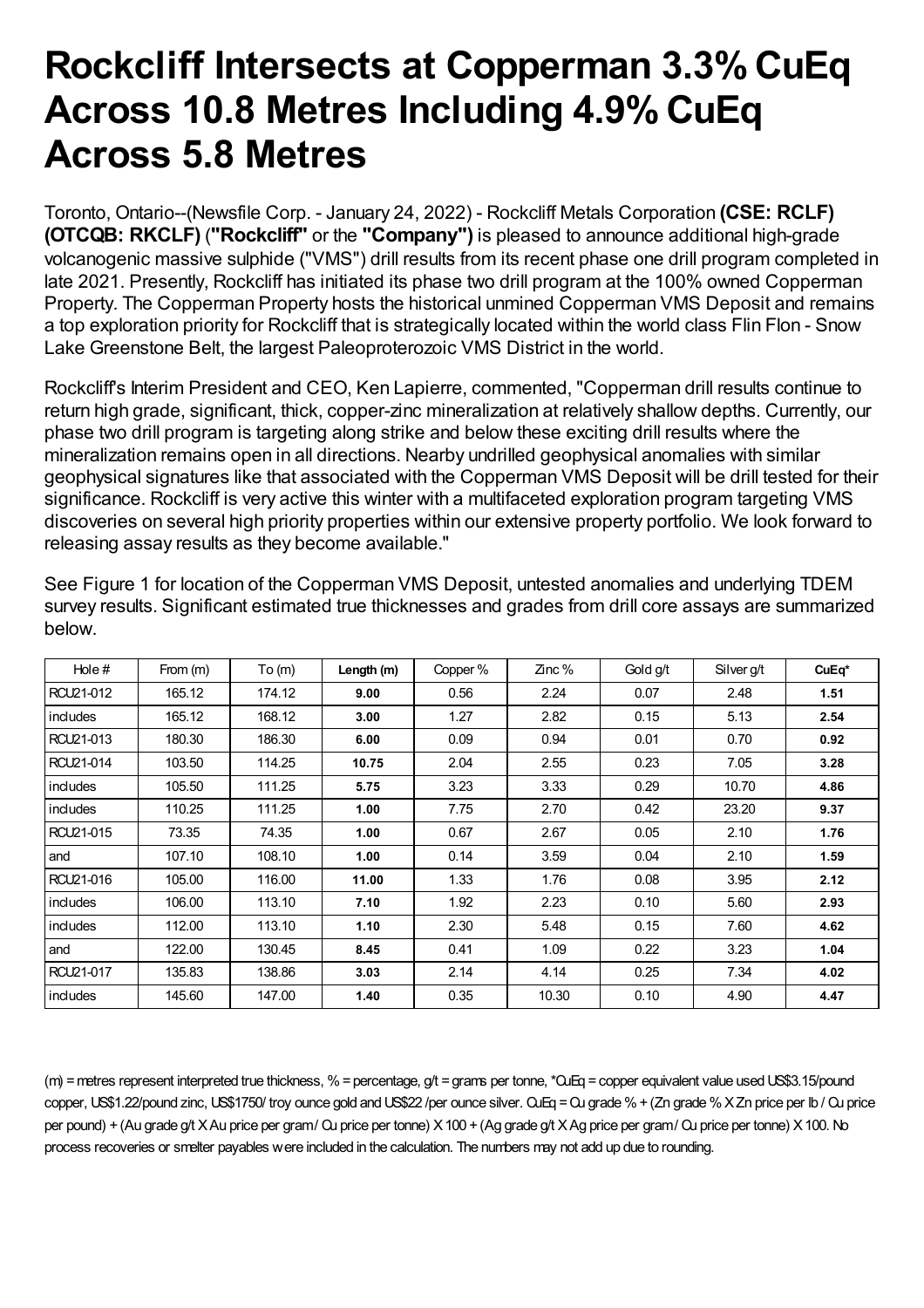

## **Figure 1: Plan Surface TDEM view of Copperman Property Highlighting the Historical Copperman Deposit and Surface Untested Geophysical Anomalies.**

To view an enhanced version of Figure 1, please visit: [https://orders.newsfilecorp.com/files/3071/111272\\_3ccb9379d4e0a8c8\\_001full.jpg](https://orders.newsfilecorp.com/files/3071/111272_3ccb9379d4e0a8c8_001full.jpg)

To-date, holes RCU021-18 to RCU021-022 from the phase one drill program completed in late 2021 remain out for assay. Results of the remaining holes will be reported following receipt from the assay lab. Previous holes RCU21-001 to RCU21-012 were pressed release on November 24 and December 15, 2021.

| Hole#     | UTM-E  | UTM-N   | $Dip^{\circ}$ | Azimuth° | Length-metres |
|-----------|--------|---------|---------------|----------|---------------|
| RCU21-012 | 443380 | 6056111 | $-55$         | 325      | 245           |
| RCU21-013 | 443380 | 6056111 | $-60$         | 325      | 251           |
| RCU21-014 | 443349 | 6056136 | $-48$         | 325      | 221           |
| RCU21-015 | 443312 | 6056199 | -55           | 345      | 164           |
| RCU21-016 | 443339 | 6056156 | $-55$         | 345      | 185           |
| RCU21-017 | 443365 | 6056120 | $-55$         | 345      | 209.5         |

Additional drill hole information is summarized below.

## **Quality Control and Quality Assurance**

Samples of half core from the Copperman Property were packaged and shipped directly from Rockcliff's core facility in Snow Lake to ALS Canada Ltd. (ALS), in Thunder Bay, Ontario. ALS is a Canadian assay laboratory and is accredited under ISO/IEC 17025. Each bagged core sample was dried, crushed to 70% passing 10 mesh and a 250g pulp is pulverized to 85% passing 150 mesh for assaying. Once processed, samples are shipped from the preparation lab to their accredited analytical facility in North Vancouver, BC. A 0.5g cut is taken from each pulp for base metal analyses and leached in a multi acid (total) digestion and then analyzed for copper, lead, zinc and silver by inductively coupled plasma atomic emission spectroscopy. Gold concentrations are determined by fire assay using a 30g charge followed by an atomic absorption finish. Samples greater than the upper detection limit (3000 ppb) are